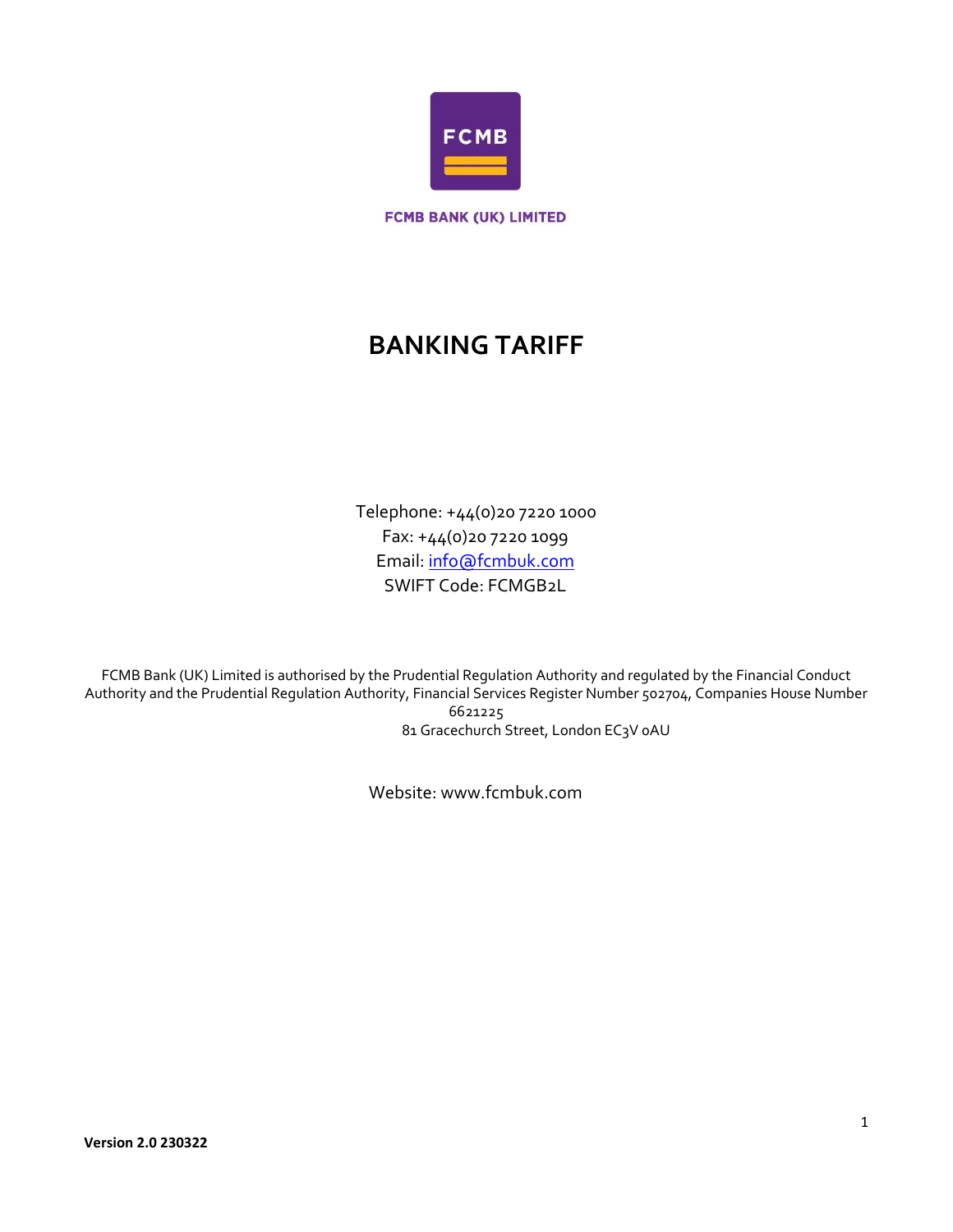

# **Minimum Account Opening balances**

The Minimum balance required for opening various account types with the Bank are as follows:

## **For Personal and SME customers:**

| Current account                         | £5,000 / \$5,000 / €5,000    |
|-----------------------------------------|------------------------------|
| <b>Instant Access Savings Account</b>   | £10,000 / \$10,000 / €10,000 |
| Personal Notice Savings Accounts        | £10,000 / \$10,000 / €10,000 |
| Personal Deposit Account                | £25,000 / \$25,000 / €25,000 |
|                                         |                              |
| Business Instant Access Savings Account | £50,000 / \$50,000 / €50,000 |
| <b>Business Notice Savings Accounts</b> | £50,000 / \$50,000 / €50,000 |
| <b>Business Fixed Deposit Account</b>   | £50,000 / \$50,000 / €50,000 |

Annual Account Maintenance Fee: \$100 per annum

# **For Corporate Banking customers**

| Corporate Current Account  | £75,000 \$100,000.00       |
|----------------------------|----------------------------|
| Term Fixed Deposit Account | £500,000/\$750,000/€75,000 |

Annual Account Maintenance Fee: \$250 per annum

On-boarding Fee:  $\bullet$  \$500 one-off or equivalent taken upon funding the account

**Quarterly statements (Sent electronically)**: Provided free of charge for all customers

# **Fixed/Notice Early Deposit Breaking**

If you need to withdraw money from a fixed term/notice account before the end of the fixed term or without proper notice then you could be liable to loss of interest penalty fee. You will be notified of the amount of the fee before you confirm that you wish to make the withdrawal. We reserve the right to refuse early repayment of a fixed term/notice accounts.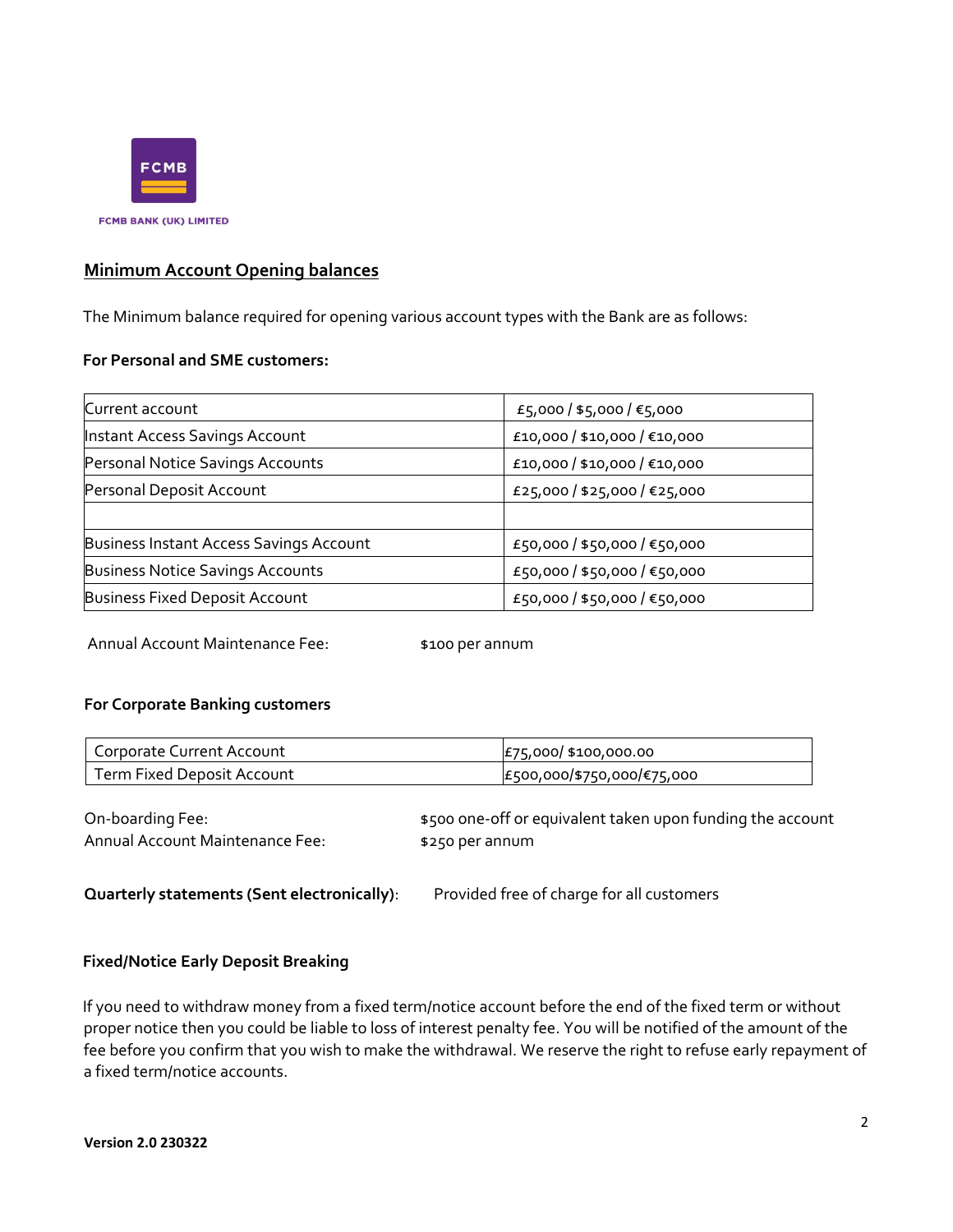

# **Transactional Banking Charges:**

# **For Personal & Business banking customers:**

| <b>Outgoing Non-Online Banking Payments</b> | £25/\$25/€25 in line with the currency of transfer |
|---------------------------------------------|----------------------------------------------------|
| <b>Online Banking Payments</b>              | £10 per payment                                    |

# **For Corporate Banking Customers:**

| Outward Payment Fees  | \$50 per payment |
|-----------------------|------------------|
| l Inward Payment Fees | \$10 per payment |

#### **For All Customers:**

| Audit letters            | \$100 or equivalent                                 |
|--------------------------|-----------------------------------------------------|
| <b>Status Enguiry</b>    | \$30 or equivalent                                  |
| <b>Reference Letters</b> | \$30 or equivalent                                  |
|                          | \$10 or equivalent (For Trade Finance Transactions: |
| Swift messages           | \$50)                                               |

# **Transaction Cut Off Times:**

The cut off time for transactions to be handled by the Bank are as follows:

- 2pm for all Euro transactions
- 3pm for all GBP transactions
- 4pm for all USD transactions

Any payment requests received after the above times will be handled next day.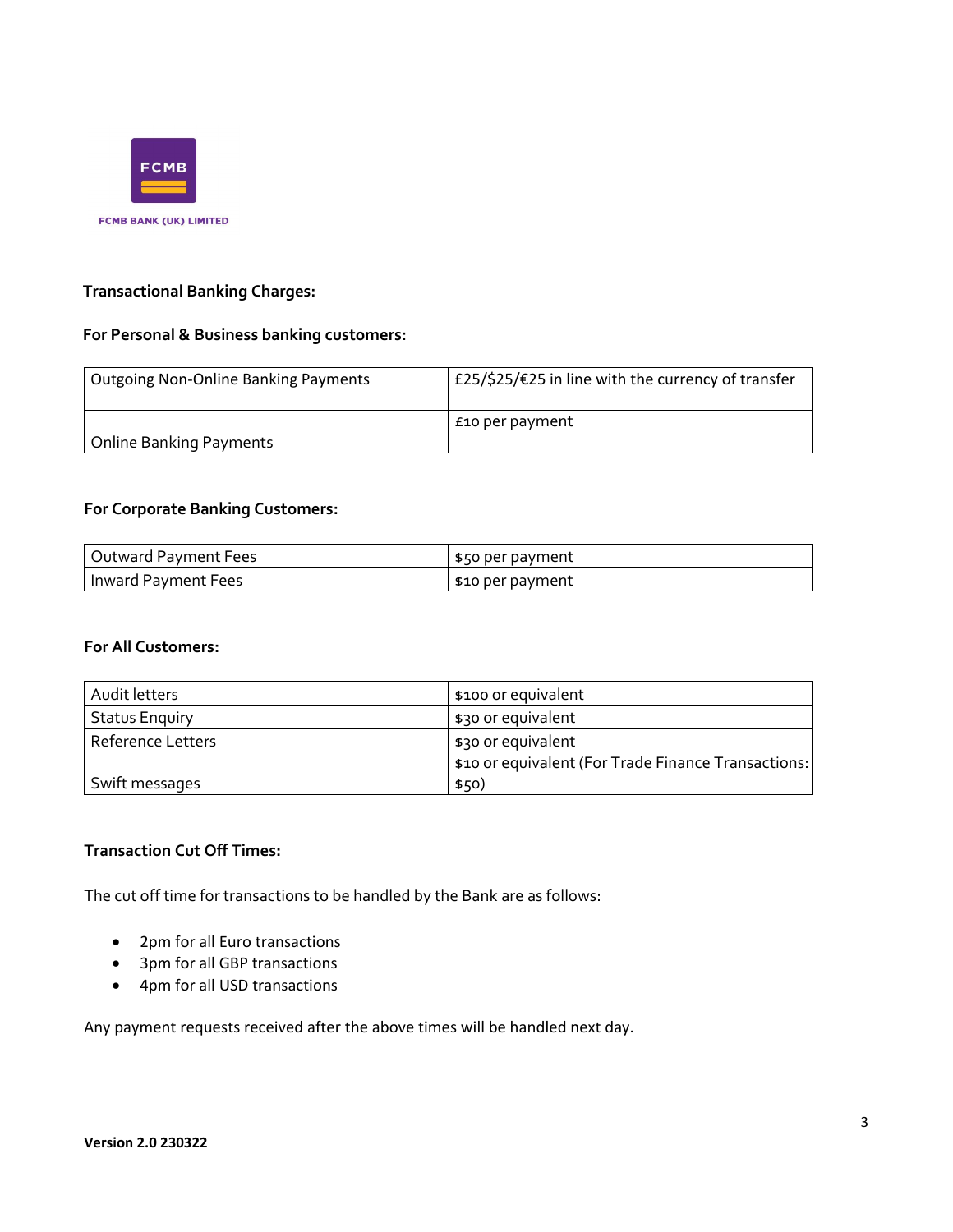

# **COSTS OF BORROWING**

## **Buy to Let Mortgages**

| Interest rate   | Interest payable at 5% above Bank of England Base rate, currently 0.75%,<br>i.e. $5.75%$ per annum                             |
|-----------------|--------------------------------------------------------------------------------------------------------------------------------|
| Arrangement fee | 1% of the loan amount for mortgage loans of $E$ 500,000 and above<br>1.5% of the loan amount for mortgage loans below £500,000 |

### **Overdrawn Accounts**

| Interest Rate | For all unauthorised overdrawn accounts, interest will be charged at the Bank<br>of England Base Rate for the relevant currency plus 12.0% per annum which<br>will be calculated daily & charged to your account each month. |
|---------------|------------------------------------------------------------------------------------------------------------------------------------------------------------------------------------------------------------------------------|
|               |                                                                                                                                                                                                                              |

Overdraft facilities may be considered on a case-by-case basis. If you have an agreed Overdraft facility, the advised Terms and Conditions will apply.

## **Other Authorised borrowing charges**

Should you have any other borrowing requirement, as part of our discussion to consider it, we will propose our charges and agree these with you, if a facility is put in place. Charges, in addition to the interest payable, may include a fee to set a facility up & other fees to cover the cost of monitoring a facility or taking any security. These charges will be reviewed at the time we receive the request to extend or renew a facility.